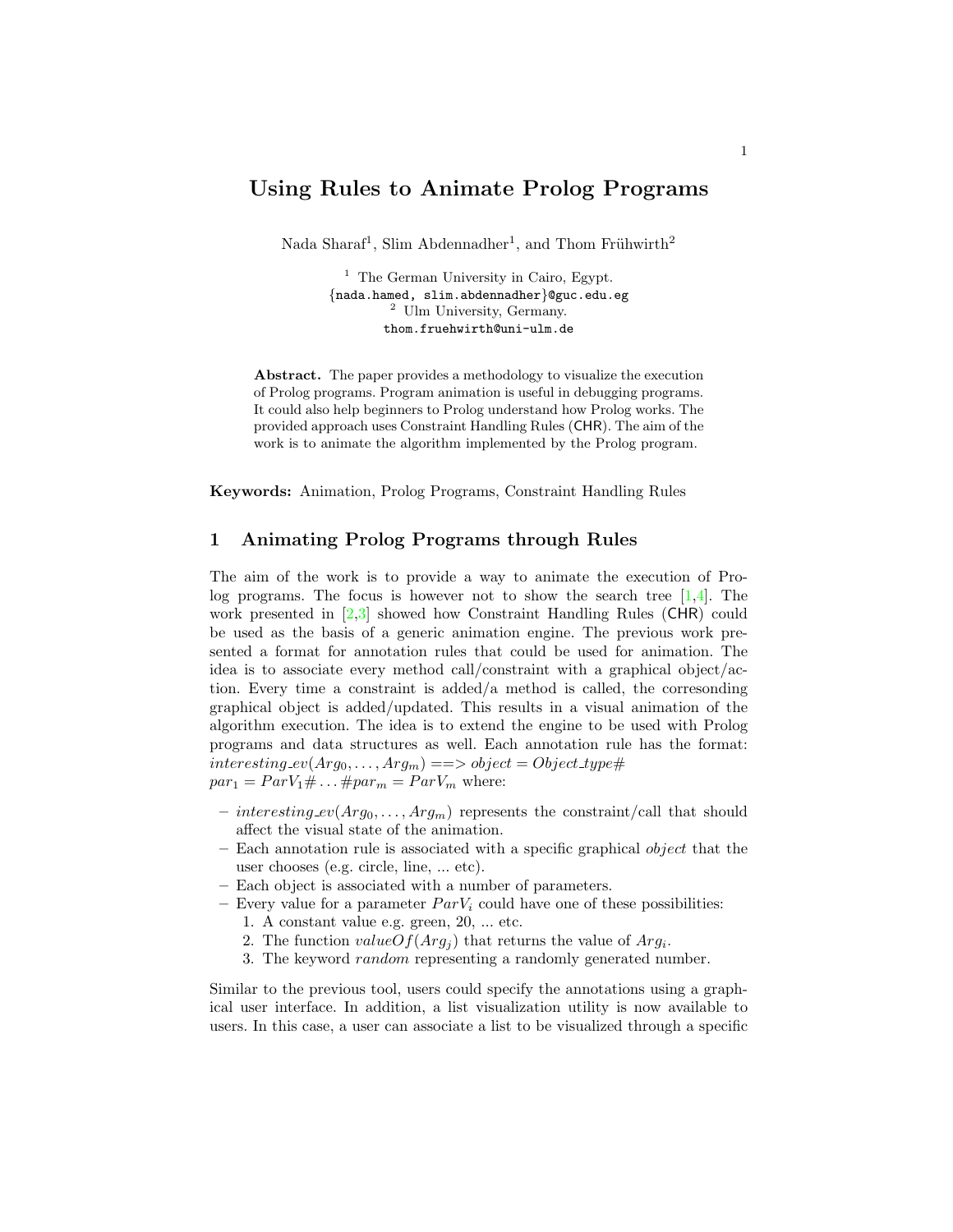object for example a textual graphical object. In the case where the list has 3 elements, 3 texts are shown. The parameters of the objects are specified by the user similarly. In addition to the possible values shown above, the user can use the two keywords:

- 1. index to represent the index of the element being visualized.
- 2. value to represent the value of the element being visualized.

### 2 Examples

This section provides an example of an animation produced using the proposed system. Another example is shown in the appendix

#### 2.1 Sudoku

The following program solves the Sudoku problem for a  $4 \times 4$  board.

The predicate maplist1(Predicate,ListArgs,InputList,Output): holds in case Output is a list such that each element at index i is  $Out_i$  such that  $PredictedArg_i, InputList, Out_i).$ 

For example: maplist1(nth1, [1,2], [3,4,5], Output) is true when Output is bound to [3,4].

```
sudo(L):−
     length(L, 16),
     \text{assign\_check}(L, [], Res).
assign\_check([] , Acc, Acc).
\text{assign\_check([H|T], Acc, Res)}: −
     member (H, [1, 2, 3, 4]), append (Acc, [H], NAcc),
     \text{check-list}(\text{NAcc}), \text{assign\_check}(\text{T}, \text{NAcc}, \text{Res}).
c h e c k _l i s t (NAcc):−
               check_{ro} (NAcc, 4), check columns (NAcc, 4),
               check\_squares(NAcc).
check_s-squares (List):-Indeed 1 = [1, 2, 5, 6],\text{IndecesSq2} = [3, 4, 7, 8],Indeed 3=[9,10,13,14]\text{Indecess} \text{Sq4} = [11, 12, 15, 16],maplist1(nth1, IndecesSq1, List, Sq1), all-diff(Sq1),maplist1(nth1, IndecesSq2, List, Sq2), all\_diff(Sq2),maplist1(nth1, IndecesSq3, List, Sq3), all-diff(Sq3),maplist1(nth1, IndecesSq4, List, Sq4), all_diff(Sq4).check_rrows (List, Width):-list\_to\_llists (List, Width, LLists),
               m a plist ( all_diff , LLists ).
```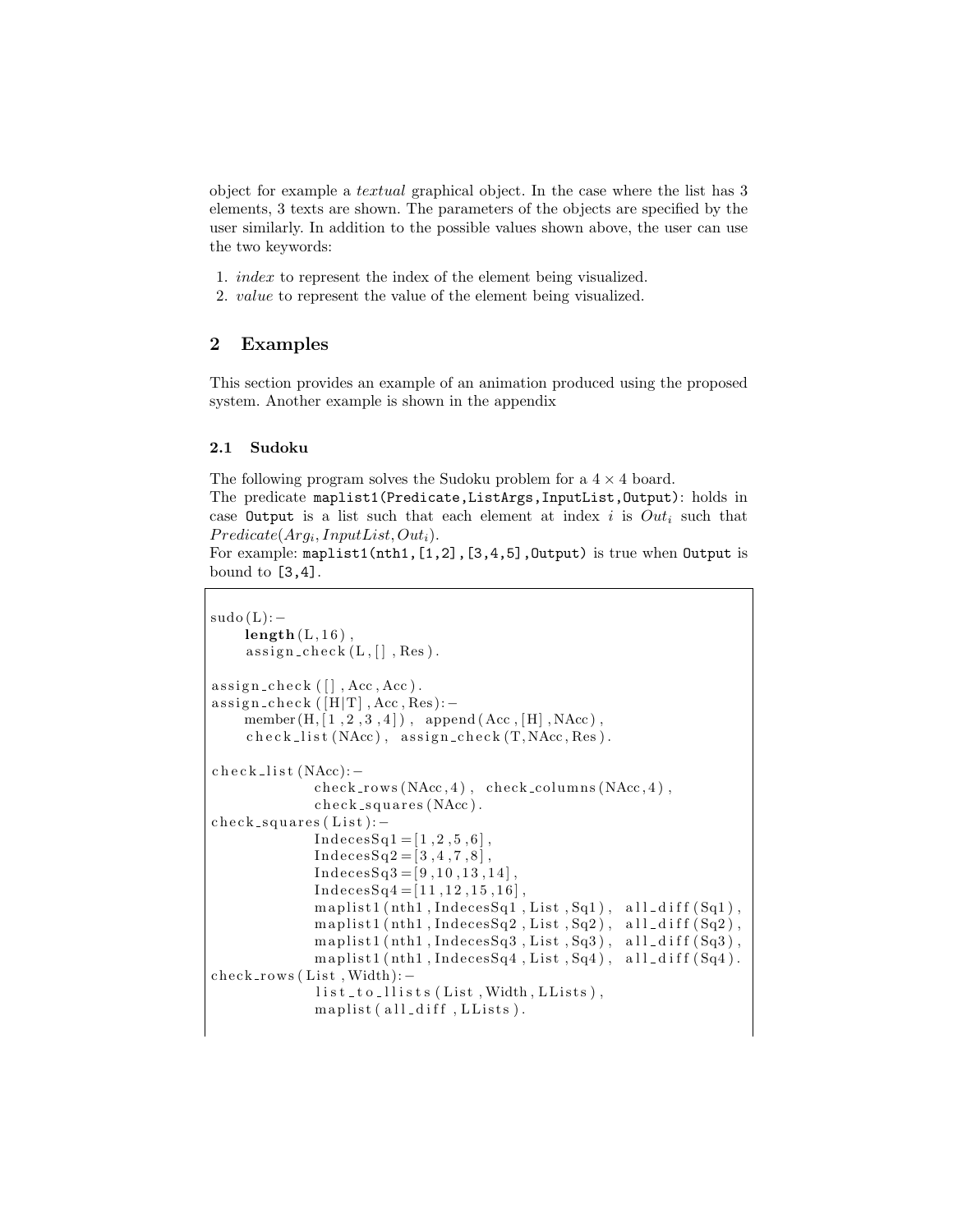```
check_columns (List, Width): -
            list_to_llists(List, Width, LLists),mtranspose (LLists, Transpose),
            maplist (all_diff, Transpose).
```
In this program, two visual factors could be shown to the user. Firstly, the user should see at every step the board. Secondly, since Prolog is based on a generate and test approach, all generated solutions should be shown the user. In other words, whenever the program tries to add a number to the board, the user should visually see the effect on the board. That way, they could see whether the newly generated board satisfies all the needed conditions or not. In this case, two predicates are annotated. The first one is sudo/2. It is annotated with three visual objects:

- 1. A grid showing the empty board. In the shown example, the width of each square is set to 50.
- 2. Two lines separating each  $4 \times 4$  square.

The initial grid the user visualizes is shown in Figure [2a.](#page-5-0) The second annotated predicate is check\_list/1. The annotation associates check\_list(L) with a list visualization. The user specifies how every element in the list is shown. In this case every element is associated with a textual object where

- The x-coordinate of the text is bound to the (index mod  $4)*50+25$  of the corresponding element.
- The y-coordinate is bound to the value of (index/4)\*50+25

### 3 Conclusions and Future Work

In conclusion, the tool provided a methodology to provide animations for Prolog programs. The animations show the algorithmic parts of the program rather than the search tree and its aspects. In the future, conditional predicate annotation should be offered. In addition, on backtracking more, options should be provided to the user such as removing some visual aspect of the animation.

### References

- <span id="page-2-0"></span>1. Marco Gavanelli. Sldnf-draw: Visualization of prolog operational semantics in latex. Intelligenza Artificiale, 11(1):81–92, 2017.
- <span id="page-2-1"></span>2. Nada Sharaf, Slim Abdennadher, and Thom W. Frühwirth. CHRAnimation: An Animation Tool for Constraint Handling Rules. In Logic-Based Program Synthesis and Transformation - 24th International Symposium, LOPSTR 2014, Canterbury, UK, September 9-11, 2014., volume 8981 of Lecture Notes in Computer Science, pages 92–110. Springer, 2014.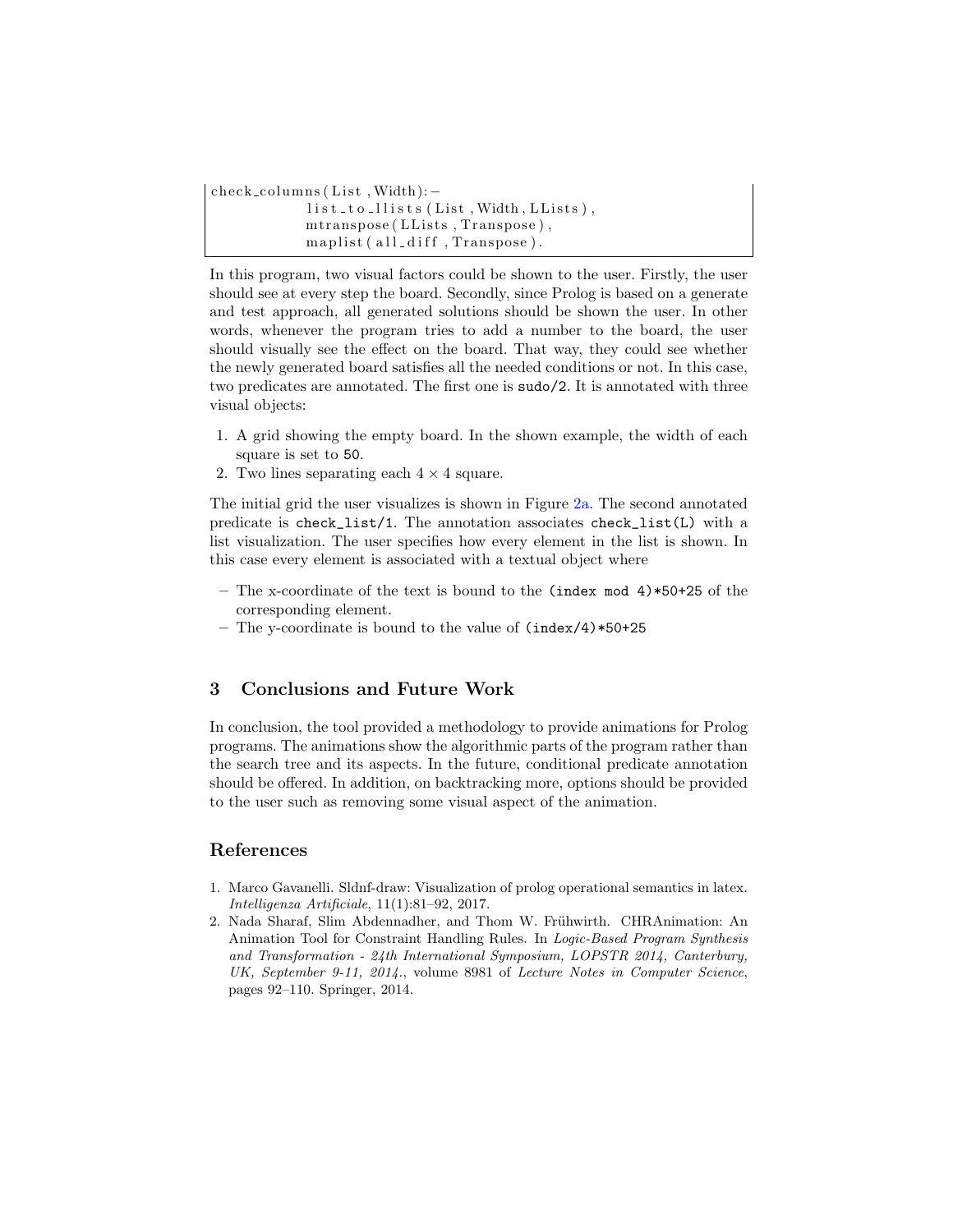

Fig. 1: Animating the Sudoku Generation Prolog Program

- <span id="page-3-1"></span>3. Nada Sharaf, Slim Abdennadher, and Thom W. Frühwirth. A rule-based approach for animating java algorithms. In Ebad Banissi, Mark W. McK. Bannatyne, Fatma Bouali, Remo Burkhard, John Counsell, Urska Cvek, Martin J. Eppler, Georges G. Grinstein, Weidong Huang, Sebastian Kernbach, Chun-Cheng Lin, Feng Lin, Francis T. Marchese, Chi Man Pun, Muhammad Sarfraz, Marjan Trutschl, Anna Ursyn, Gilles Venturini, Theodor G. Wyeld, and Jian J. Zhang, editors, 20th International Conference Information Visualisation, IV 2016, Lisbon, Portugal, July 19-22, 2016, pages 141–145. IEEE Computer Society, 2016.
- <span id="page-3-0"></span>4. Maxim Shishmarev, Christopher Mears, Guido Tack, and Maria Garcia de la Banda. Visual search tree profiling. Constraints, 21(1):77–94, 2016.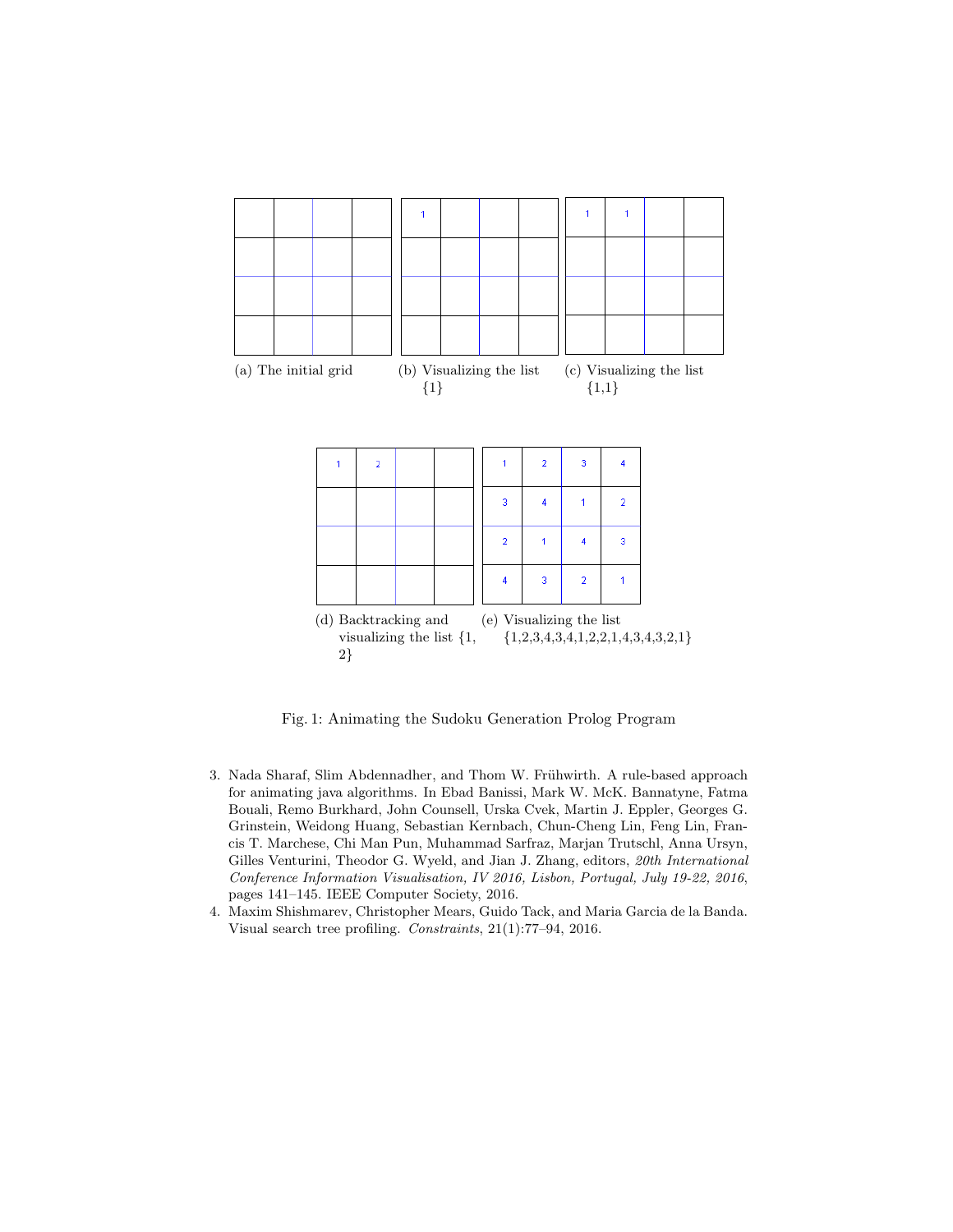## Appendix A N-queens

The n-queens problem aims at placing n queens in a  $n \times n$  grid such that no two queens could attack each other. Two queens could attach each other if they are placed in the same row, column or diagonal. A Prolog solution to this problem is shown below:

```
formList(S, S, [S]).
formList (S, E, [S | R]): - S\lt E, S1 is S + 1, formList (S1, E, R).
nqueens (R, N): −
                               length(L, N), formList(1, N, L),
                               formList(1,N,Rows),
                               formList(1,N, Columns),
                               permutation (L, R), \text{attack}(R, N).
{\rm attack (L, N):} - {\rm check\_list\_c (L), attack\_h (1, L, L)}.{\rm attack}\, h ({\rm Row}, [{\rm H} \,|\, {\rm Tail} \,]\,, L):−
                               nth1 (Index, L, Col2),
                               Row2 = Index, Row2\rangle = Row,(Index-Col2) \equiv (Row-H).!
{\rm attack}\,-h (Row, [H| Tail ], L):−
                               nth1 (Index, L, Col2),
                               Row2 = Index, Row2\rangle = Row,(Index+Col2) == (Row+H), !.
{\rm attack}\,h (Row, [H| Tail ], L):−
                               NRow is Row +1, attack -h(NRow, Tail, L).
```
Similarly, the predicate nqueens/2 is associated with the visual grid. The predicate permutation/2 is associated with a list visualization. Every element in the list is shown as an image object. The image shows a queen to the user. Users could thus visually see where the queens are placed to determine whether the configuration is a correct one or not.